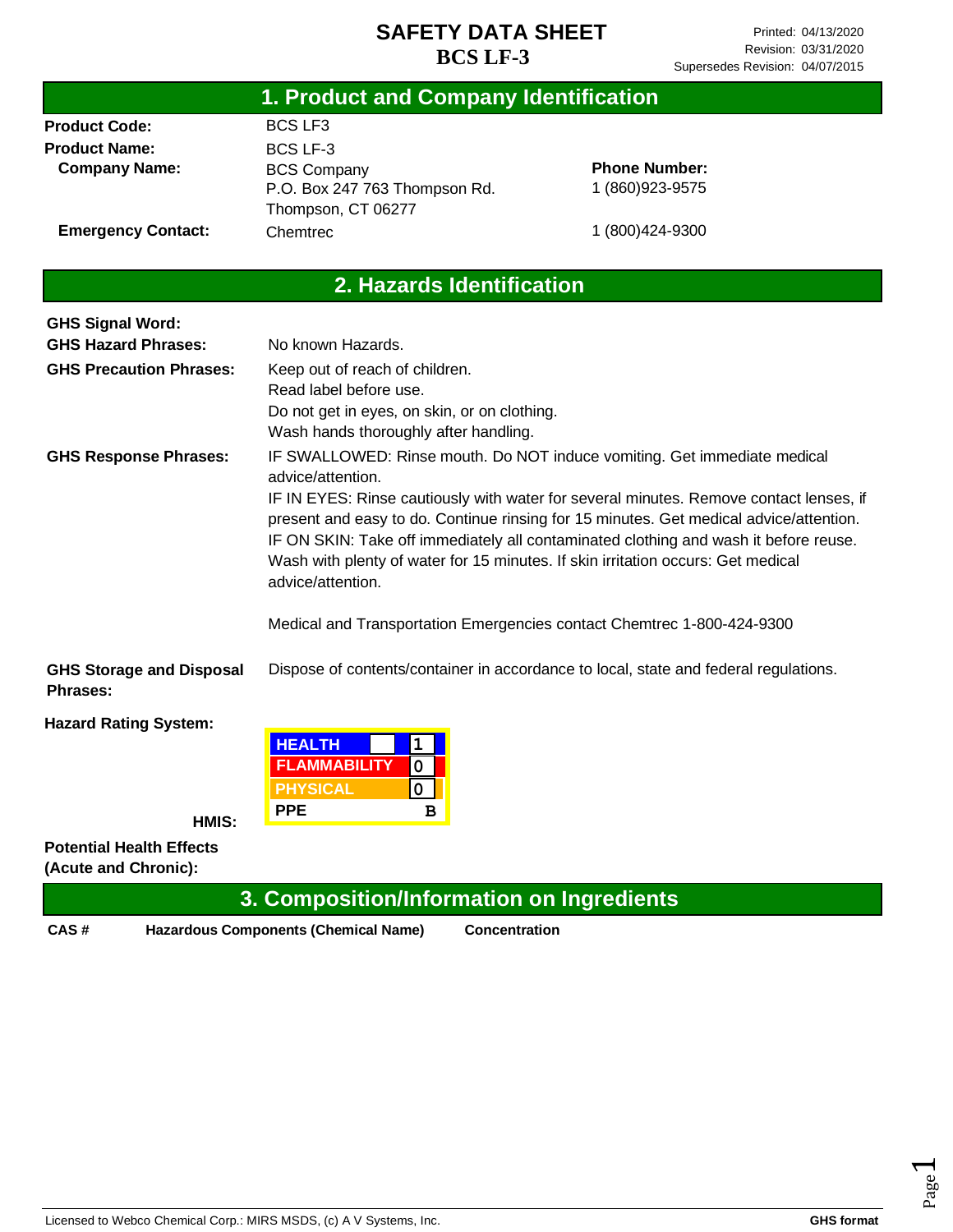# **4. First Aid Measures**

| <b>Emergency and First Aid</b><br>Procedures:                                              |                                                                                                                                                                                                                                                                                                                                                                                                                                                                                                                                                                     |  |  |
|--------------------------------------------------------------------------------------------|---------------------------------------------------------------------------------------------------------------------------------------------------------------------------------------------------------------------------------------------------------------------------------------------------------------------------------------------------------------------------------------------------------------------------------------------------------------------------------------------------------------------------------------------------------------------|--|--|
| In Case of Skin Contact:                                                                   | Wash any sensitive areas. If skin irritation occurs: Get medical advice/attention.                                                                                                                                                                                                                                                                                                                                                                                                                                                                                  |  |  |
| In Case of Eye Contact:                                                                    | Immediately flush eyes with large amounts of fresh, tepid water for at least 15 minutes.<br>Hold eyelids open to ensure complete irrigation of eye and lid tissues. Tilt head to the<br>side and irrigate the eye from the bridge of the nose to the outside of the face. Keep<br>run-off from entering the other eye, mouth or ear. Washing eye within the first few<br>seconds is essential to achieve maximum effectiveness. Remove contact lenses, if<br>present and easy to do. Continue rinsing. If eye irritation persists, get medical<br>advice/attention. |  |  |
| In Case of Ingestion:                                                                      | Do not induce vomiting. Rinse mouth with fresh, Tepid water, then immediately drink 4-8<br>oz. or milk or water. Never give anything by mouth to an unconscious person. If<br>vomiting occurs, keep airways open. Keep head lower than hips to prevent aspiration<br>into the lungs. Get medical advice/attention.                                                                                                                                                                                                                                                  |  |  |
| <b>5. Fire Fighting Measures</b>                                                           |                                                                                                                                                                                                                                                                                                                                                                                                                                                                                                                                                                     |  |  |
| <b>Flash Pt:</b>                                                                           | No data.                                                                                                                                                                                                                                                                                                                                                                                                                                                                                                                                                            |  |  |
| <b>Explosive Limits:</b>                                                                   | LEL: No data.<br>UEL: No data.                                                                                                                                                                                                                                                                                                                                                                                                                                                                                                                                      |  |  |
| <b>Autoignition Pt:</b>                                                                    | No data.                                                                                                                                                                                                                                                                                                                                                                                                                                                                                                                                                            |  |  |
| Suitable Extinguishing Media: Dry chemical, CO2, sand, earth, water spray or regular foam. |                                                                                                                                                                                                                                                                                                                                                                                                                                                                                                                                                                     |  |  |
| <b>Fire Fighting Instructions:</b>                                                         | As in any fire, wear a self-contained breathing apparatus in pressure-demand,<br>MSHA/NIOSH (approved or equivalent), and full protective gear.                                                                                                                                                                                                                                                                                                                                                                                                                     |  |  |
| <b>Flammable Properties and</b><br>Hazards:                                                | No data available.                                                                                                                                                                                                                                                                                                                                                                                                                                                                                                                                                  |  |  |
|                                                                                            | <b>C. Accidental Pelesce Messures</b>                                                                                                                                                                                                                                                                                                                                                                                                                                                                                                                               |  |  |

|                                                                                                   | <b>6. Accidental Release Measures</b>                                                                                   |  |  |
|---------------------------------------------------------------------------------------------------|-------------------------------------------------------------------------------------------------------------------------|--|--|
| <b>Protective Precautions,</b><br><b>Protective Equipment and</b><br><b>Emergency Procedures:</b> | Rubber or neoprene gloves, Safety glasses, Wear chemical protective clothing.                                           |  |  |
| <b>Steps To Be Taken In Case</b><br><b>Material Is Released Or</b><br>Spilled:                    | Absorb spill with inert material (e.g. dry sand or earth), and dispose of in accordance with<br>applicable regulations. |  |  |
| 7. Handling and Storage                                                                           |                                                                                                                         |  |  |
| Handling:                                                                                         | <b>Precautions To Be Taken in</b> For industrial or institutional use only.                                             |  |  |

**Precautions To Be Taken in**  Keep from freezing. **Storing:**

| 8. Exposure Controls/Personal Protection |                       |                 |                  |                     |
|------------------------------------------|-----------------------|-----------------|------------------|---------------------|
| CAS#                                     | Partial Chemical Name | <b>OSHA TWA</b> | <b>ACGIH TWA</b> | <b>Other Limits</b> |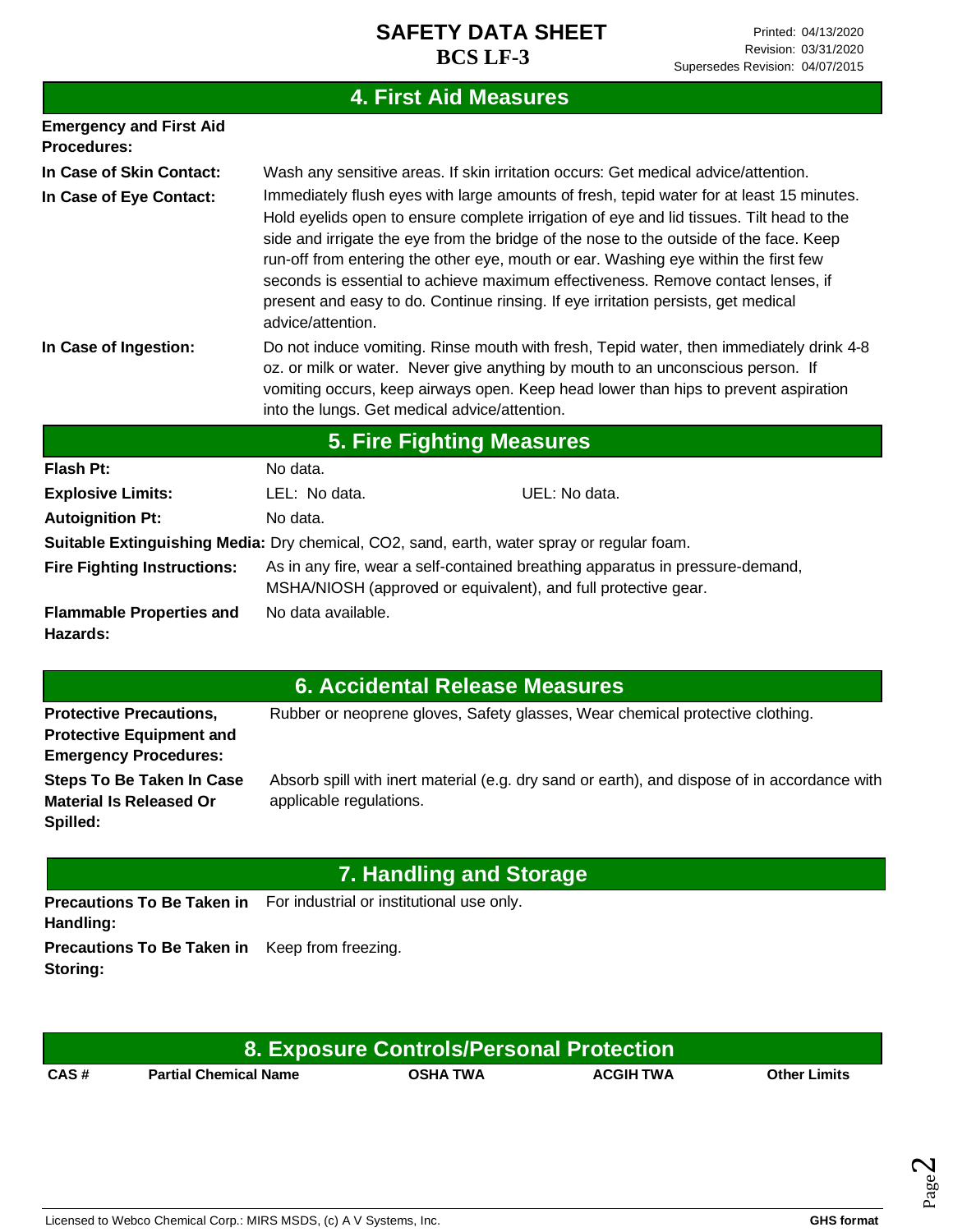**Respiratory Equipment (Specify Type): Eye Protection: Protective Gloves: Other Protective Clothing: Engineering Controls (Ventilation etc.):** A respirator is not needed under normal and intended conditions of product use. Safety glasses Rubber or neoprene gloves Wear chemical protective clothing. No data available.

| 9. Physical and Chemical Properties                         |                                                                                                 |  |
|-------------------------------------------------------------|-------------------------------------------------------------------------------------------------|--|
| <b>Physical States:</b>                                     | [X] Liquid<br>[ ] Gas<br>[ ] Solid                                                              |  |
| <b>Appearance and Odor:</b>                                 | Appearance: Clear Colorless Liquid                                                              |  |
|                                                             | Odor: No apparent odor.                                                                         |  |
| <b>Melting Point:</b>                                       | No data.                                                                                        |  |
| <b>Boiling Point:</b>                                       | No data.                                                                                        |  |
| <b>Autoignition Pt:</b>                                     | No data.                                                                                        |  |
| <b>Flash Pt:</b>                                            | No data.                                                                                        |  |
| <b>Explosive Limits:</b>                                    | LEL: No data.<br>UEL: No data.                                                                  |  |
| Specific Gravity (Water = 1): No data.                      |                                                                                                 |  |
| Vapor Pressure (vs. Air or                                  | No data.                                                                                        |  |
| $mm Hg$ ):                                                  |                                                                                                 |  |
| Vapor Density (vs. $Air = 1$ ):                             | No data.                                                                                        |  |
| <b>Evaporation Rate:</b>                                    | No data.                                                                                        |  |
| <b>Solubility in Water:</b>                                 | 100                                                                                             |  |
| <b>Percent Volatile:</b>                                    | No data.                                                                                        |  |
|                                                             | <b>10. Stability and Reactivity</b>                                                             |  |
| Stability:                                                  | Unstable [ ]<br>Stable $[X]$                                                                    |  |
| <b>Conditions To Avoid -</b>                                | Avoid handling conditions which may allow for leaks and spills of this material. Do not         |  |
| Instability:                                                | permit personnel to handle this product without proper training and/or protective<br>equipment. |  |
| Incompatibility - Materials To No data available.           |                                                                                                 |  |
| Avoid:                                                      |                                                                                                 |  |
| Hazardous Decomposition Or No data available.               |                                                                                                 |  |
| <b>Byproducts:</b>                                          |                                                                                                 |  |
| <b>Possibility of Hazardous</b>                             | Will not occur [X]<br>Will occur $\lceil \quad \rceil$                                          |  |
| <b>Reactions:</b>                                           |                                                                                                 |  |
| <b>Conditions To Avoid -</b><br><b>Hazardous Reactions:</b> | No data available.                                                                              |  |

Page ო